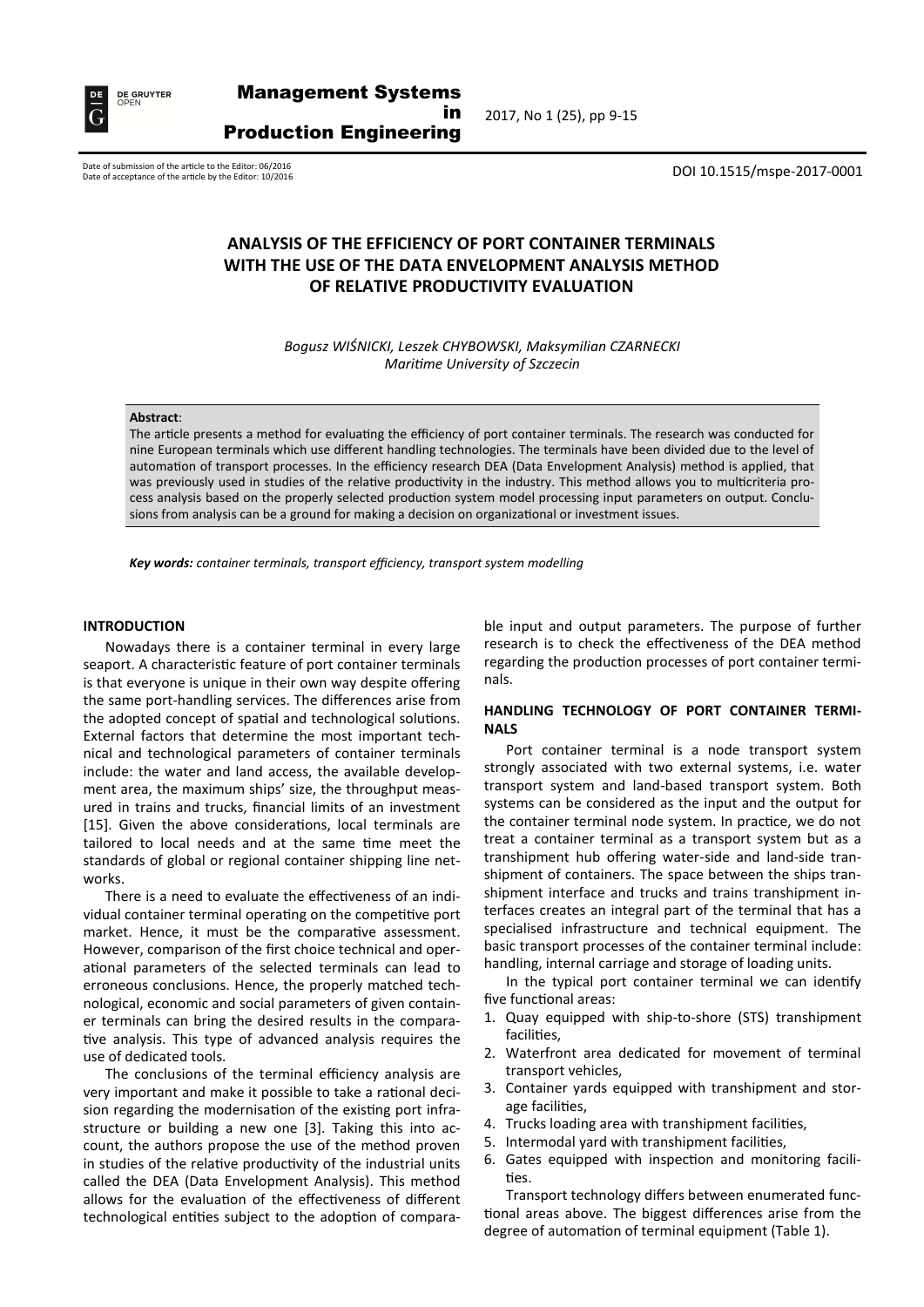10 Management Systems in Production Engineering 1(25)/2017

B. WIŚNICKI, L. CHYBOWSKI, M. CZARNECKI - Analysis of the efficiency of port container terminals with the use of the Data.

*Transport equipment used in port container terminals* 

*Table 1*

| <b>Terminal area</b> | Equipment                                        |
|----------------------|--------------------------------------------------|
| quay                 | Ship-to-Shore Gantry Crane (STS)                 |
|                      | Automatic Ship-to-Shore Gantry Crane (ASTS)      |
| waterfront area      | Terminal Tractor Unit (TTU)                      |
|                      | Automated Guided Vehicle (AGV)                   |
|                      | Self-loading Automated Guided Vehicle (Lift-AGV) |
| container yards and  | <b>Rubber Tyred Gantry Crane (RTG)</b>           |
| trucks loading area  | Rail Mounted Gantry Crane (RMG)                  |
|                      | Automated Stacking Crane (ASC)                   |
|                      | Straddle Carrier (SC)                            |
|                      | Automated Lifting Vehicles (ALV)                 |
|                      | Reach Stacker (RS)                               |
| intermodal yard      | <b>Rubber Tyred Gantry Crane (RTG)</b>           |
|                      | Reach Stacker (RS)                               |

*Source: [9, 12].*

Terminals with all facilities operated manually can be defined as a conventional terminals. Semi-automatic terminals use at least one transhipment facility controlled automatically or remote-controlled. At the automatic terminals all or almost all transport operations are performed automatically. The most difficult process to automate is container handling at intermodal yard, i.e. loading operations of railway wagons, so in most cases this process is largely controlled manually.

The selection of the terminal equipment is of great importance and affects the productivity of the whole terminal. Equipment operating at the different terminal functional areas should fit together to form the ship-to-truck or the ship-to-train transhipment processes. In addition, in case of hub terminals the ship-to-ship transhipment process is carried out [18]. Organizational and technical integration of each of the processes and interrelationships and synergies between processes impact on the operation efficiency of the terminal. Customers of the terminal, which are the shippers, carriers and transport operators expect reliability, high performance, and flexibility of services offered [4, 5]. All these expectations are difficult to meet, but the continuous improvement of the terminal transport system by choosing better technological solutions and better processes management methods is critical in a competitive market.

One can observe the growing number of new terminals equipped with automatic handling equipment. Their owners expect their costly terminals will have higher performance, greater reliability, and lower unit costs. At the same time, the owners of the existing non-automatic terminals make significant investments upgrading the terminal devices and management systems in order to achieve the same objectives. In practice, the actual operating parameters of existing and newly constructed terminals are difficult to verify, especially in a situation of strong market competition and, lasting for a few years lower than expected demand for terminal services.

In order to compare the productivity of terminals that use different transport technology one must specify differences in handling equipment. Assuming three technology types of container terminals: conventional, semi-automatic and automatic, standard handling equipment enabling transhipment processes is shown in Table 2.

Each of presented transhipment processes precedes the phase, during which the containers are transhipped from the ship moored to the quay, i.e. the ship-side operations. These handling operations are carried out with the use of

ship-to-shore gantry cranes (STS) or automatic ship-toshore gantry cranes (ASTS), the first are used in conventional terminals and the second in semi-automatic or automatic terminals.

At conventional terminals many variants of handling equipment exist, of which the following four are the most common:

- 1. All terminal handling operations are performed by reach stackers (RS),
- 2. All terminal handling operations are performed by straddle carriers (SC),
- 3. Terminal tractors (TTU) are used for internal carriage and all loading operations are performed by reach stackers (RS),
- 4. Internal carriage and trucks and trains loading operations are performed by using terminal tractors (RS), straddle carriers (SC) or terminal tractors (TTU) and container yard handling operations are performed by gantry cranes (RTG or RMG).

At semi-automatic terminals most common variant of the handling equipment include the use of terminal tractors (TTU), straddle carriers (SC) or automated guided vehicles (AGV) for internal carriage, and the use of automated stacking cranes (ASC) container yard handling operations. Trucks and trains loading operations are performed by reach stackers (RS) or straddle carriers (SC).

Fully automatic port container terminals are equipped with self-loading automated guided vehicles (Lift-AGV), which perform internal carriage. Container yard handling operations are performed by automatic stacking cranes (ASC). Lift-AGV unlike AGV have option to load or unload autonomously, so the vehicles don't need to wait for the gantries at land-side and water-side container yard interfaces.

The above characteristics of the three types of port container terminals take into account only the equipment differences excluding the equally important issues as terminal infrastructure parameters or terminal management systems. It is obvious that parameters such as the quay length, the container yard area and the maximum height of the storage must be matched to the handling technology requirements. The level of automation of transhipment processes forces also the use of the appropriate terminal identification, monitoring and control subsystem. As a rule, these subsystems are an integral part of the main Terminal Operational System (TOS) [16].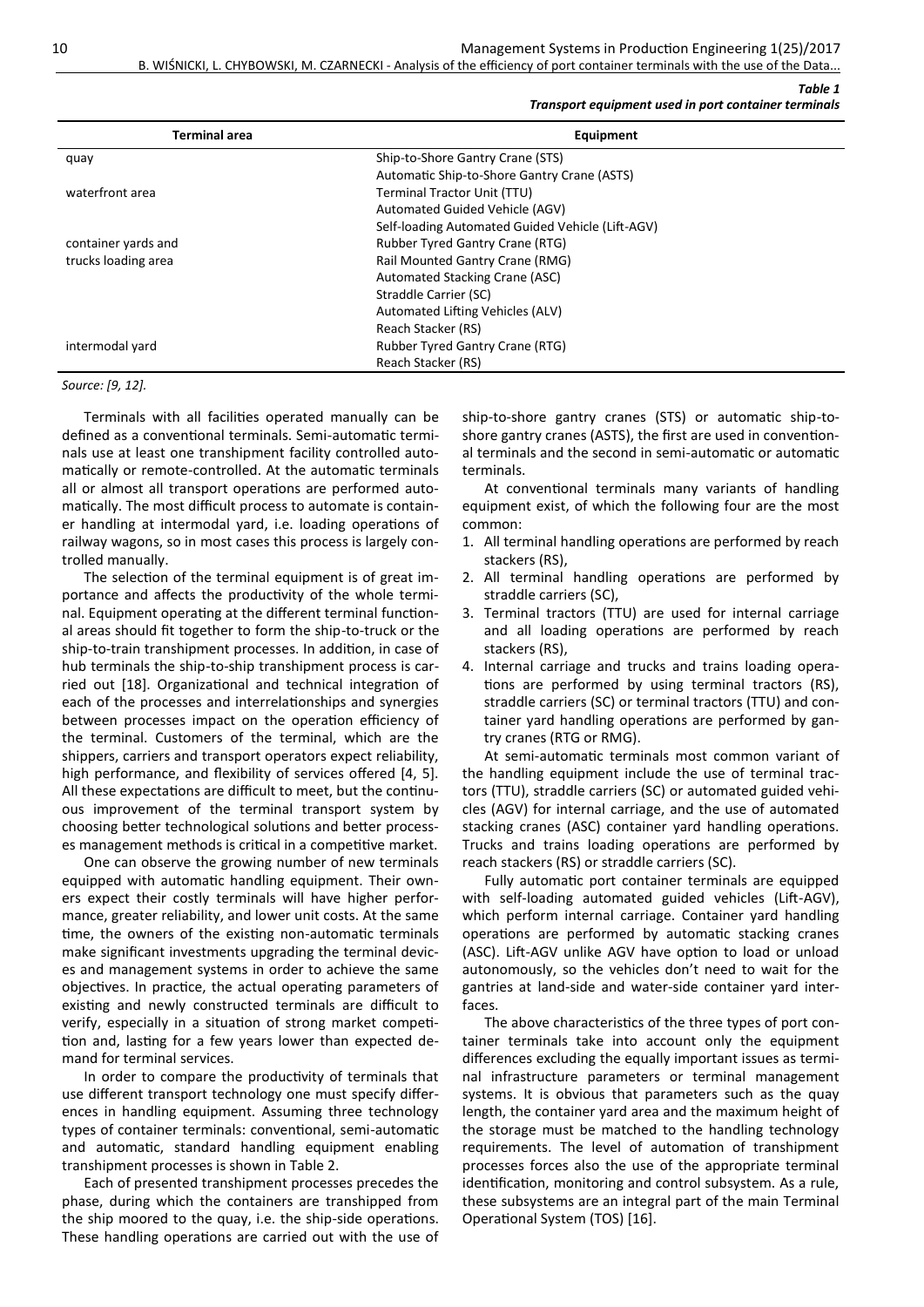# *Table 2*

*Handling technology in port container terminals* 



*Source: [7, 12, 17].*

#### **METHODS OF ASSESSING THE EFFICIENCY OF CONTAINER TERMINALS**

The efficiency of port container terminals is difficult to assess due to the very large number of parameters affecting its performance. The terminal is a complex system, where the interaction between the terminal equipment, containers, and infrastructure is accompanied by uncertainty about the future container market. There are a lot of decision-making issues related to strategic and operational planning as well as real time planning [9].

Efficiency is the ratio between the effects (output parameters) and the used resources (input parameters). It may be presented in the many aspects: economic, technical or allocative one. There are many ways to measure the terminal effectiveness, and the choice depends on what kind of performance one is going to evaluate. In the following research analysis the technical efficiency of the port container terminals will be evaluated [10].

In order to analyse transport efficiency one can use efficiency analysis methods used to measure productivity and efficiency of enterprises. The existing models can be divided into parametric and non-parametric methods [14]: Parametric methods include:

- 1. Least Squares (LS) method, which assumes that all observed units are equally efficient,
- 2. Deterministic Frontier (DF) method, for which an example might be Corrected Ordinary Least Squares (COLS) models allowing for inefficiency between the observed units,
- 3. Stochastic Frontier (SF) method, these are models which assume both inefficiency and random noise method for the analysed units.

Non-parametric methods can be subdivided into:

- 1. Total Factor Productivity (TFP) method, used to calculate the ratio of outputs to inputs with the use of appropriate set of weights,
- 2. Data Envelopment Analysis (DEA) method, which utilizes mathematical programming to determine the efficient frontier and distance of the analysed parameter from that frontier. It is thus possible to calculate the relative efficiency for all analysed cases.

Of the aforementioned methods: DEA, DF and SF allow to evaluate the technical efficiency of the transport system. Other models are designed for other purposes [19]. To carry out further research in this study the DEA method was selected. This method allows to apply a variety of input and output parameters, the values of the parameters may have different units, and this method does not require the use of a large number of comparable systems.

Data Envelopment Analysis (DEA) is a nonparametric method developed by Charnes, Cooper and Rhodes in 1978 [1]. Their research work led to conceiving a model known as CCR, whose name was derived from the first letters of the authors' surnames. In Poland DEA method was adopted in 1998 but is still little known. This method is very popular in the United States and in countries of Western Europe [7, 13].

The authors of the DEA method which defines efficiency as a ratio of a single output to a single input, employed this method in a multi-dimensional situation, in which there is more than one input and more than one output. In the case of best practice frontiers, their efficiency ratio is one, which is when units are effective. In the case of units situated below the boundary of the production possibility set, the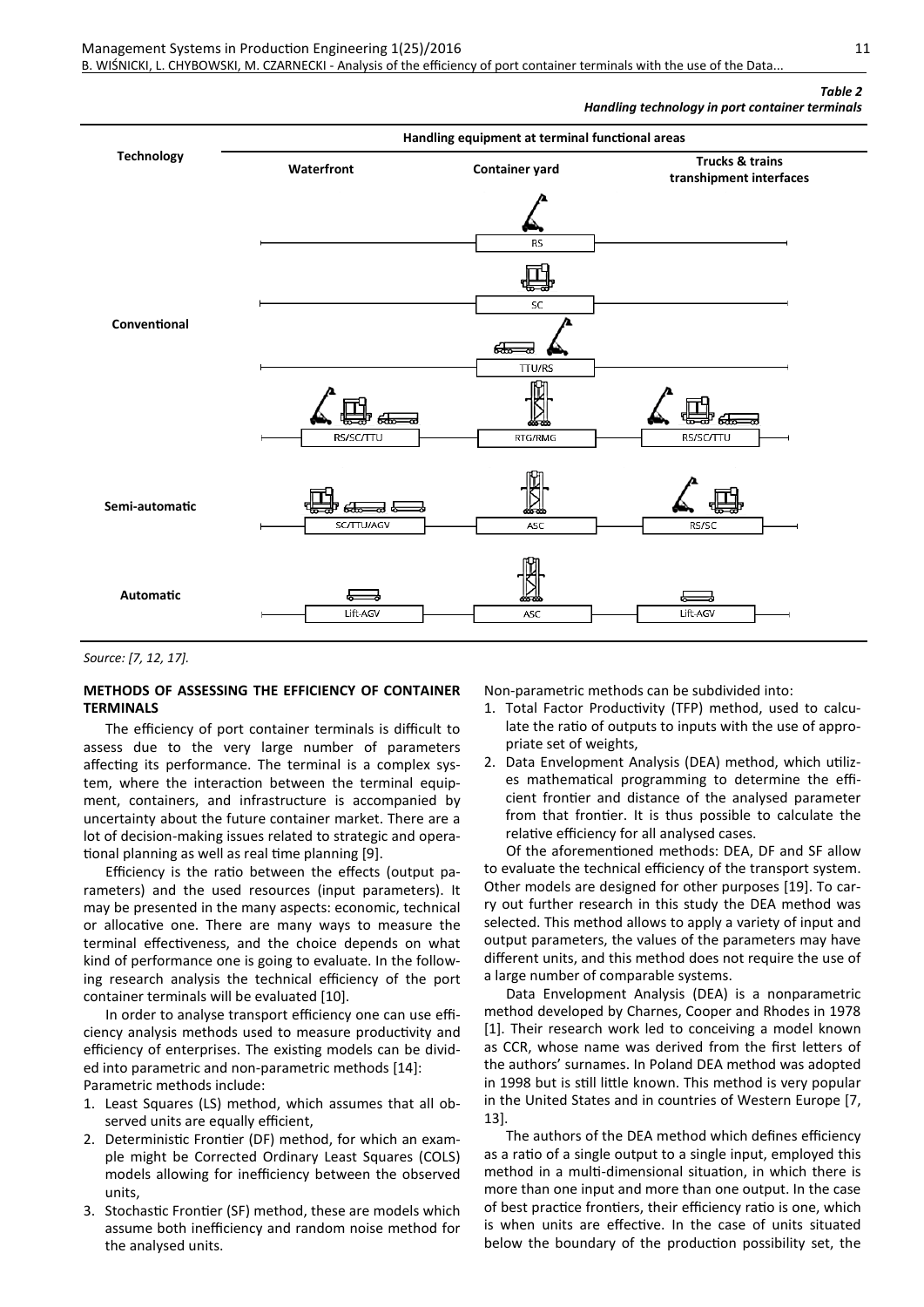ratio is below one and indicates their level of inefficiency (Figure 1).



*Fig. 1 Efficiency of decision units and efficient frontier Source: [7].*

Efficiency in the DEA method is defined as the ratio of the weighted sum of outputs to the weighted sum of inputs. The efficiency is relative because it is constructed in relation to the whole analysed group of units. In the approach applied in constructing DEA models a user is not required to attribute weights to each kind of input and output themselves, as is necessary in the case of traditional index methods. This approach does not require designation of a function of a given phenomenon, which is usually essential when using statistical and econometric regression functions. The DEA method uses mathematical linear programming, which can cope with a considerable number of variables and relations among them. Another advantage of the suggested method is the possibility of analysing inputs and outputs expressed in any units [8].

Basic model in the DEA method is a CCR model. Other models, i.e. Additive Model (ADD) or Slack-Based Measure (SBM), are modifications of the basic model [6]. The CCR model were used to calculate the efficiency of the chosen port container terminals as presented below.

### **RESEARCH RESULTS**

In order to measure the efficiency of container terminals using the DEA method nine European port container terminals were selected: three conventional terminals, five semiautomatic terminals and one fully-automatic terminal (Table 3). Selected terminals, as to the quantity and size, can be considered as representative for Europe. These terminals, with the exception of the TTI Algericas, are located in the Northern Europe ports and having the common hinterland, compete with each other. In accordance with the DEA model requirements, five input parameters (the length of the quay, the maximum allowable ship's draught, the number of ship-to-shore gantry cranes, the number of container yard gantry cranes, the container yard capacity) and one output parameter (the annual throughput of the terminal) were selected. Choice of parameters depended on their reliability and availability.

All terminals use the STS cranes for the ship-side transhipment operations. The APM Terminal Maasvlakte II in Rotterdam as the only one is equipped with the automated STS cranes. At conventional terminals the RTG cranes are used, and the semi-automatic and automatic terminals use rail mounted ASC cranes. Additionally, at the CTB Terminal in Hamburg part of container yard operations is handled by SC cranes. Table 4 shows the values of the input and output parameters for the selected port container terminals.

The completed analysis with the help of DEA model software available on-line (www.deaos.com) allowed the result shown in Figure 2. The analysis used CCR model in the input -oriented option, which means that model aims at maximizing the terminal throughput at the upper limit of the input parameters. Efficient container terminals proved to be DCT Gdańsk, CTB Hamburg and APM Maasvlakte II. Each of these terminals represents a different type in terms of technology used, i.e. conventional, semi-automatic and automatic. Inefficient terminals are: DB Port Szczecin, BCT Gdynia, CTA Hamburg, Euromax Rotterdam, DPW Antwerp and TTI Algericas. Also among these terminals one can find all three technology types.

*Table 3 The classification of analysed container terminals* 

| <b>Container terminal</b> | <b>Technology</b> | <b>Handling equipment</b> |
|---------------------------|-------------------|---------------------------|
| <b>DB Port Szczecin</b>   | Conventional      | STS, RTG                  |
| <b>BCT Gdynia</b>         | Conventional      | STS, RTG                  |
| <b>DCT Gdańsk</b>         | Conventional      | STS, RTG                  |
| <b>CTA Hamburg</b>        | Semi-automatic    | STS, ASC, SC              |
| Euromax Rotterdam         | Semi-automatic    | STS, ASC                  |
| DPW Antwerp               | Semi-automatic    | STS, ASC                  |
| <b>TTI Algericas</b>      | Semi-automatic    | STS, ASC                  |
| <b>CTB Hamburg</b>        | Semi-automatic    | STS, ASC, SC              |
| APM Maasvlakte II         | Automatic         | ASTS, ASC                 |

*Source: [2].*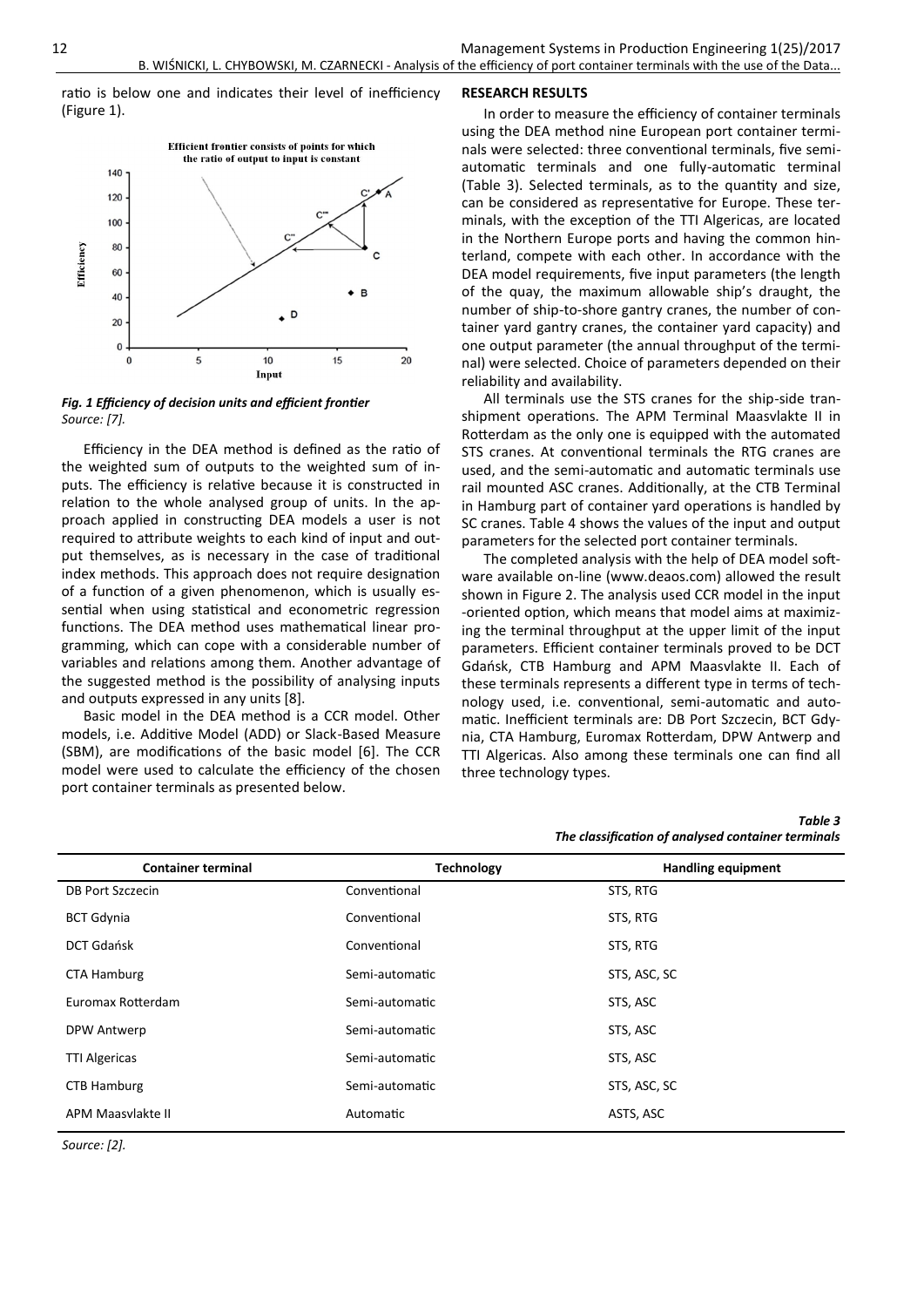## Management Systems in Production Engineering 1(25)/2016 13

B. WIŚNICKI, L. CHYBOWSKI, M. CZARNECKI - Analysis of the efficiency of port container terminals with the use of the Data...

|  |  | The input and output parameters of the DEA method analysis |  | Table 4 |
|--|--|------------------------------------------------------------|--|---------|
|  |  |                                                            |  |         |

|                           | Input parameters      |                          |                                    |                                        | Input parameter           |                             |  |
|---------------------------|-----------------------|--------------------------|------------------------------------|----------------------------------------|---------------------------|-----------------------------|--|
| <b>Container terminal</b> | Quay<br>length<br>[m] | Ships'<br>draught<br>[m] | <b>Number</b><br>of STS<br>[units] | <b>Number</b><br>of RTG/ASC<br>[units] | Yard<br>capacity<br>[TEU] | Throughput<br>[million TEU] |  |
| <b>DB Port Szczecin</b>   | 240                   | 9.15                     | 2                                  | 4                                      | 3260                      | 0.12                        |  |
| <b>BCT Gdynia</b>         | 800                   | 12.70                    | 6                                  | 18                                     | 20000                     | 0.80                        |  |
| <b>DCT Gdańsk</b>         | 650                   | 16.50                    | 6                                  | 20                                     | 29000                     | 1.50                        |  |
| <b>CTA Hamburg</b>        | 1400                  | 16.70                    | 15                                 | 52                                     | 28860                     | 2.30                        |  |
| Euromax Rotterdam         | 1500                  | 19.60                    | 16                                 | 58                                     | 29150                     | 1.80                        |  |
| DPW Antwerp               | 1860                  | 16.00                    | 9                                  | 14                                     | 17129                     | 1.00                        |  |
| <b>TTI Algericas</b>      | 1200                  | 18.00                    | 8                                  | 32                                     | 21600                     | 1.00                        |  |
| <b>CTB Hamburg</b>        | 2850                  | 15.20                    | 25                                 | 15                                     | 25700                     | 2.90                        |  |
| APM Maasvlakte II         | 1000                  | 19.15                    | 8                                  | 54                                     | 18000                     | 2.70                        |  |

*Source: [2].*



*Fig. 2 The results the efficiency analysis* 

The analysis of the results allows for the identification of the following dependencies between terminal parameters and its throughput:

- 1. The quay length and maximum ship's draught do not impact directly on the terminal efficiency, although in most cases, the greater length and draught means the greater handling capacity,
- 2. A large number of STS and container yard cranes does not guarantee the terminal effectiveness; it seems the cranes' productivity is more important, which is an argument in favour of the automated terminals,
- 3. Capacity of container yard is dependent on the storage technology, in particular the height of container blocks is a key parameter; the results show that a fully automated terminal APM Maasvlakte II reached the best efficiency despite the relatively small container storage capacity.

CCR model used in the analysis focused on results allows not only to designate the efficient and inefficient terminals, but also gives a directions for improving inefficient terminals. Effective throughput is greater and the model assumption for achieving it is the use of technology of effective terminals. The results of the analysis is presented in Table 5.

The shown improvement indicators for inefficient terminals seem to be very telling. If inefficient terminals improve their technology, their throughput should increase from 11% in case of CTA Hamburgand up to 219% in case of BCT Gdynia, in proportion to the status quo. Especially, in case of Polish ports the terminal capacity reserve is significant. The increased efficiency of analysed terminals can be obtained through the technical and operational modernisation.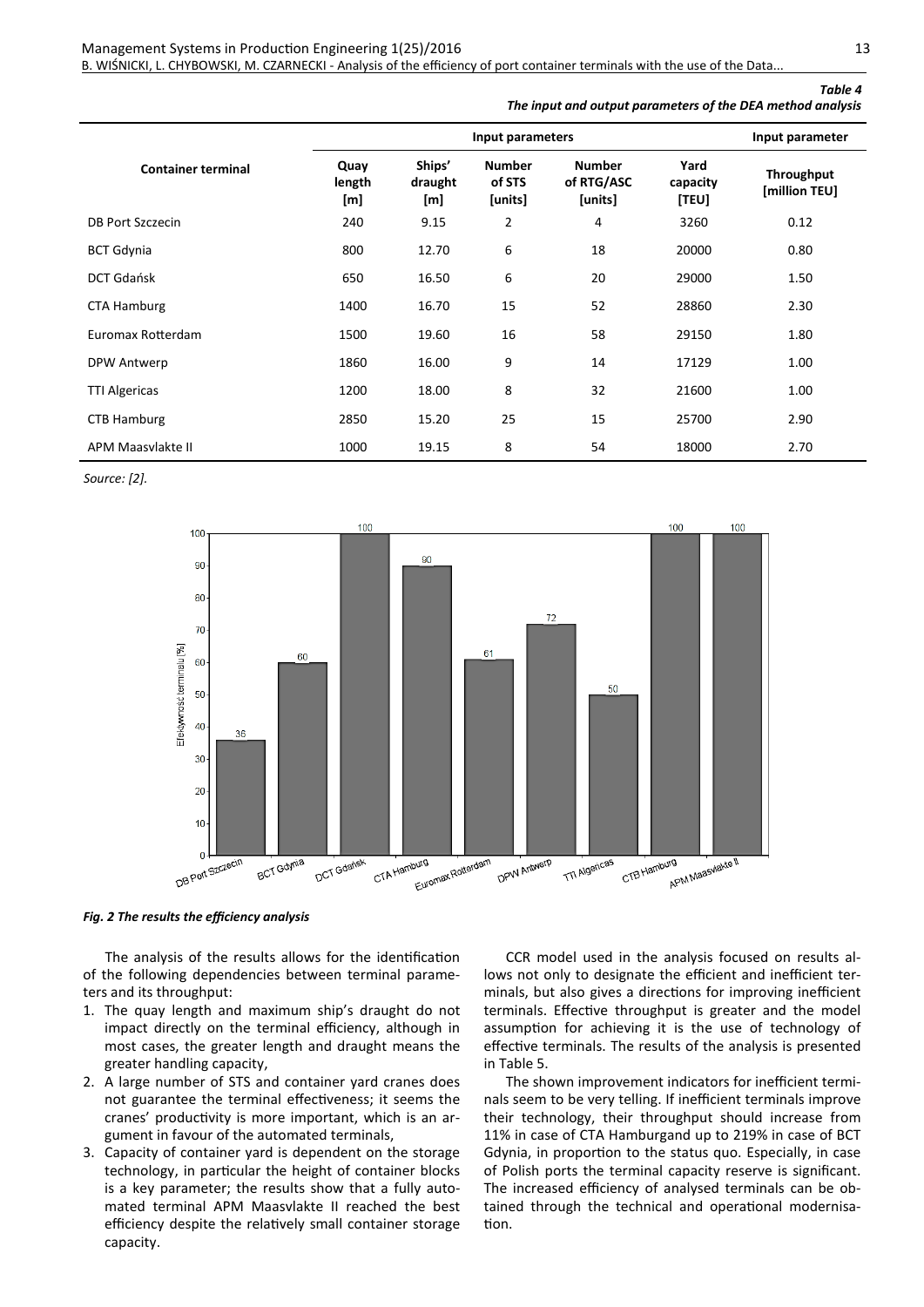|                           |                                 | The throughput improvement indicators for inefficient terminals |                   |  |  |  |
|---------------------------|---------------------------------|-----------------------------------------------------------------|-------------------|--|--|--|
|                           | <b>Throughput [million TEU]</b> |                                                                 |                   |  |  |  |
| <b>Container terminal</b> | Present                         | <b>Effective</b>                                                | <b>Difference</b> |  |  |  |
| DB Port Szczecin          | 0.12                            | 0.33                                                            | 175%              |  |  |  |
| <b>BCT Gdynia</b>         | 0.80                            | 2.55                                                            | 219%              |  |  |  |
| <b>CTA Hamburg</b>        | 2.30                            | 2.55                                                            | 11%               |  |  |  |
| Euromax Rotterdam         | 1.80                            | 2.94                                                            | 63%               |  |  |  |
| DPW Antwerp               | 1.00                            | 1.39                                                            | 39%               |  |  |  |
| <b>TTI Algericas</b>      | 1.00                            | 1.98                                                            | 98%               |  |  |  |

#### **CONCLUSIONS**

The DEA method of relative productivity evaluation has proven to be useful in assessing the technological efficiency of port container terminals. Based on conducted analysis it is possible to formulate the conclusions as follows:

- 1. Terminal efficiency is not closely related to the level of their automation, therefore conventional terminals can be fully effective,
- 2. Efficiency of container terminals depends on a great number of input parameters, which should be specific to terminals being compared,
- 3. There are no perfect values of input parameters of port container terminal to guarantee its effectiveness,
- 4. Interpretation of results based on a limited number of input parameters is generally not reliable.

To make the DEA method more reliable one should analyse the sufficient number of input parameters. The parameters that have not been included in the above analysis represent two categories: macroeconomic factors (labour costs, economic development of the port hinterland, and the quality of the transport infrastructure connecting the terminal with its hinterland) and social factors (demographic situation, qualifications of employees, environmental awareness). In addition, in the DEA model analysis one should compare large numbers of terminals. One of the conclusions of previous research with DEA models is that the amount of analysed entities should be approximately 3-5 times greater than the total number of input and output parameters [11]. Taking into account these recommendations the authors wish to conduct further research using alternative DEA models and matching sets of parameters to evaluate effectiveness of transport processes.

#### **REFERENCES**

- [1] A. Charnes, W.W. Cooper and E.L. Rhodes. "Measuring the efficiency of decision making units", *European Journal of Operational Research*, vol. 2(6), 1978, pp. 429-444.
- [2] *Container Terminal Automation* (2014), City of Los Angeles, Harbor Department, Planning and Economic Development Division [Online]. Available:https:// www.portoflosangeles.org
- [3] L. Chybowski. "A New Aproach To Reliability Importance Analysis of Complex Technical Systems", *Journal of Polish CIMAC*, vol. 6(2), 2011, pp. 65-72.
- [4] L. Chybowski and K. Gawdzińska. "On the Possibilities of Applying the AHP Method to a Multi-criteria Component Importance Analysis of Complex Technical

Objects", in Advances in Intelligent Systems and Computing Janusz Kacprzyk Ed., vol. 445, Springer International Publishing, 2016, pp. 701-710.

*Table 5*

- [5] L. Chybowski and K. Gawdzińska. "On the Present State-of-the-Art of a Component Importance Analysis for Complex Technical Systems", in *Advances in Intelligent Systems and Computing*Janusz Kacprzyk Ed., vol. 445, Springer International Publishing, 2016, pp. 691- 700.
- [6] A. Ćwiąkała-Małys and W. Nowak. "Sposoby klasyfikacji modeli DEA", Badania Operacyjne i Decyzje, no. 3, 2009, pp. 5-18.
- [7] A. Domagała. "Metoda Data Envelopment Analysis jako narzędzie badania względnej efektywności technicznej", *Badania Operacyjne i Decyzje*, no. 3-4, 2007, pp. 21-34.
- [8] H.K. Hwan Kim and L. Hoon. "Container Terminal Operation: Current Trends and Future Challenges", in *Handbook of Ocean Container Transport Logistics* Chung-Yee Lee and Qiang Meng Ed., Springer, Hong Kong 2015, pp. 43-74.
- [9] K.H. Kim and H.O. Günther. *Container Terminals and Cargo Systems*, Berlin: Springer-Verlag, 2007.
- [10] J. Kozłowska. "Zastosowanie metody DEA w analizie efektywności działania przedsiębiorstw usługowych", *Zeszyty Naukowe Politechniki Śląskiej*, z. 73, 2014, pp. 305-317.
- [11] A. Masternak-Janus and M. Rybaczewska-Błażejowska. "Analiza efektywności innowacyjnej przedsiębiorstw przemysłowych w Polsce z wykorzystaniem metody DEA", in *Innowacje w Zarządzaniu i Inżynierii Produkcji*  Ryszard Knosala Ed., Oficyna Wydawnicza Polskiego Towarzystwa Zarządzania Produkcją, Opole 2016.
- [12] F. Meisel. *Seaside Operations Planning in Container Terminals*, Berlin: Physica-Verlag, 2009.
- [13] P. Pachura and T. Nitkiewicz, "Ocena efektywności wybranych komponentów kapitału intelektualnego regionów przy zastosowaniu metody Data Envelopment Analysis", *Organizacja i Zarządzanie*, no. 1, 2008, pp. 21-38.
- [14] A. Smith, P. Wheat and M. Wolanski. Public transport operations costs, in *Handbook of Research Methods and Applications in Transport Economics and Policy*, Edited by Chris Nash, Edgar Edward Publishing, USA, 2015, pp. 38-70.
- [15] B. Wiśnicki. "Mierniki jakości terminali kontenerowych"*,* in *Koniunktura w gospodarce światowej a rynki żeglugowe i portowe*, H. Salmonowicz, Ed., Szczecin: Wydawnictwo Kreos, 2009, pp. 279-290.